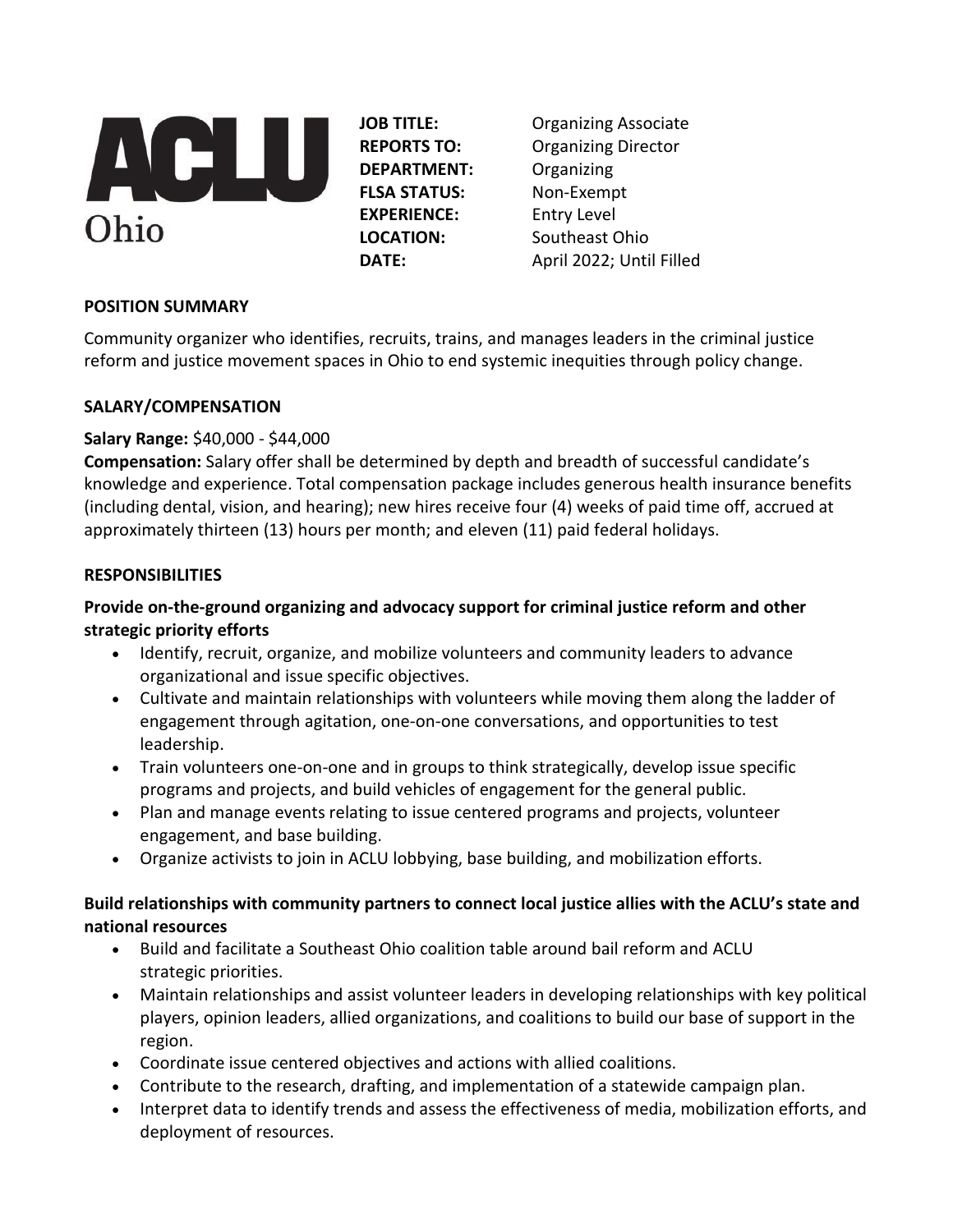### **Increase awareness of the ACLU and its criminal justice reform efforts in Southeast Ohio.**

- Collect, cultivate, utilize, and archive stories of impacted people while supporting the Statewide Smart Justice Advisory Board.
- Generate public awareness and support by engaging with new, grassroots groups.
- Contribute to and disseminate social media content for volunteers.
- Speak to community groups about ACLU campaigns and mission.
- Recruit volunteers to write blogs, op-eds, and letters to the editor.

#### **Other**

• Participate in planning and implementing other civic engagement projects as needed.

### **MINIMUM QUALIFICATIONS**

- Desire to be engaged in political or community organizing or in criminal justice reform through both traditional and online outreach to expand and activate the ACLU's base.
- Demonstrated commitment to advancing the ACLU's values, mission, and goals, including a demonstrated deep commitment to racial and reproductive justice.
- Ability to maintain near constant communication with diverse volunteer base, leaders, and team during peak organizing seasons through writing and private and public speaking.
- Proven ability to work independently as needed, while also collaborating closely with Organizing Director in the first six months.
- Ability to create workplans for multiple projects that encompass key tasks of community organizing, manage multiple projects with competing deadlines, while maintaining a strong attention to detail.
- Demonstrated ability to both identify and reconcile hinderances to success across local and statewide groups.
- Demonstrated experience in both identifying and reconciling programmatic success and potential shortcomings in group dynamics.
- Identifiable ability to problem-solve, successfully navigate difficult group dynamics, and effectively resolve conflicts.

### **ADDITIONAL QUALIFICATIONS**

### **Previous organizing experience is not mandatory for this position; the successful candidate will however possess these characteristics:**

- Outgoing and personable, able to form genuine connections with people from various backgrounds and walks of life.
- Ability to make people feel comfortable and empowered.
- Ability to listen intently in order to strategize, problem-solve, and develop others into leaders.
- Deeply committed to the belief that power lies within everyday people and when they are given the chance, people will do what's right.
- Ability to move people to action through identifying what makes them excited, what they are desiring to see changed in their lives and communities, and what they are willing to do about it.